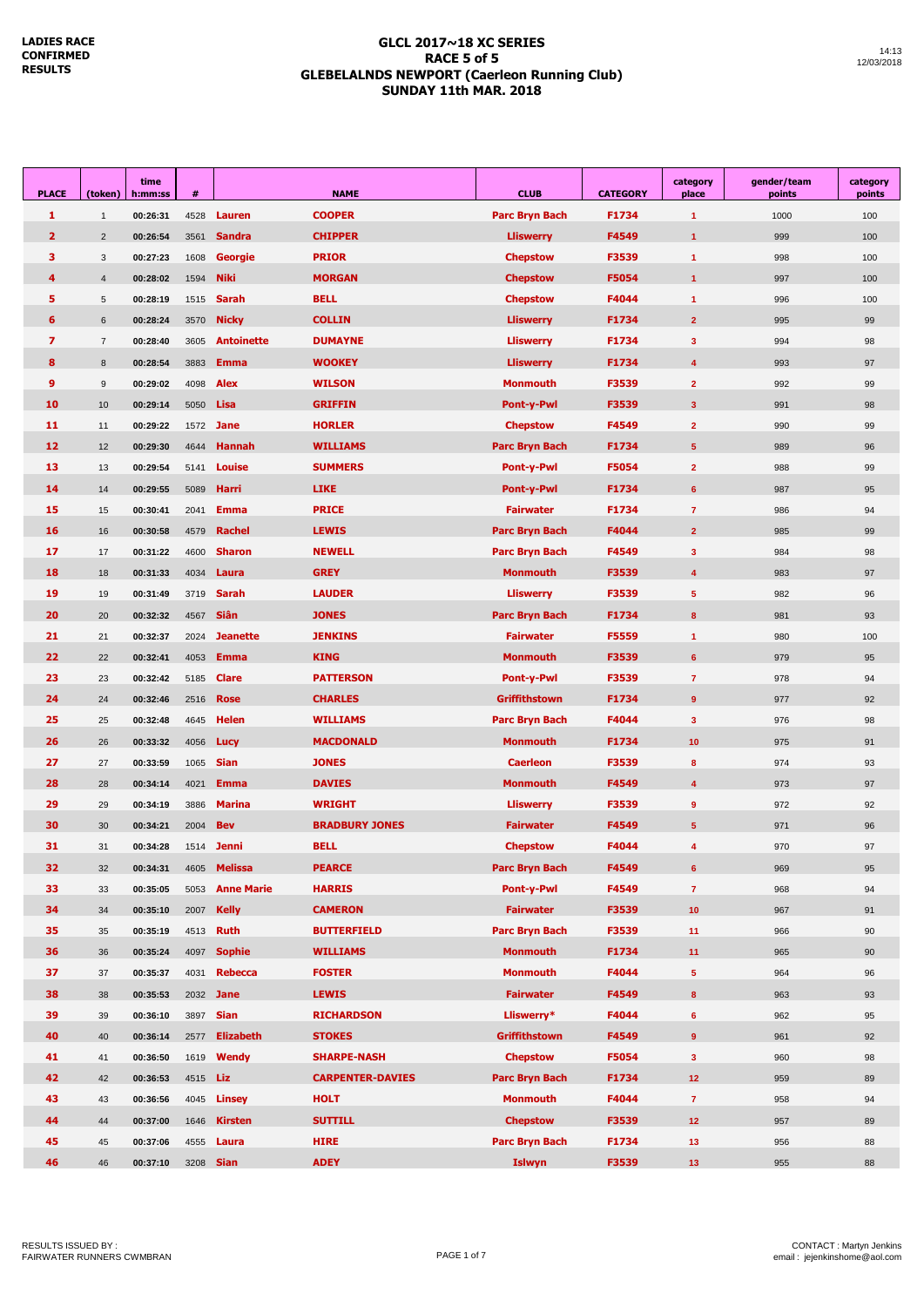#### **GLCL 2017~18 XC SERIES RACE 5 of 5 GLEBELALNDS NEWPORT (Caerleon Running Club) SUNDAY 11th MAR. 2018**

| <b>PLACE</b> | (token) | time<br>h:mm:ss | #    | <b>NAME</b>      |                                            | <b>CLUB</b>           | <b>CATEGORY</b> | category<br>place       | gender/team<br>points | category<br>points |
|--------------|---------|-----------------|------|------------------|--------------------------------------------|-----------------------|-----------------|-------------------------|-----------------------|--------------------|
| 47           | 51      | 00:38:03        | 4067 | Leah             | <b>MORRIS</b>                              | <b>Monmouth</b>       | F1734           | 14                      | 954                   | 87                 |
| 48           | 52      | 00:38:05        | 4625 | <b>Bobbie</b>    | <b>SWIFT</b>                               | <b>Parc Bryn Bach</b> | F4044           | 8                       | 953                   | 93                 |
| 49           | 58      | 00:39:13        | 4556 | <b>Alison</b>    | <b>HOLTON</b>                              | <b>Parc Bryn Bach</b> | F4549           | 10                      | 952                   | 91                 |
| 50           | 60      | 00:39:51        | 3602 | <b>Ceri</b>      | <b>DONOVAN</b>                             | <b>Lliswerry</b>      | F4549           | 11                      | 951                   | 90                 |
| 51           | 62      | 00:39:58        | 1107 | Liz              | <b>RICHARDS</b>                            | <b>Caerleon</b>       | F5054           | $\overline{4}$          | 950                   | 97                 |
| 52           | 64      | 00:40:01        | 4519 | <b>Ceri</b>      | <b>CASWELL</b>                             | <b>Parc Bryn Bach</b> | F4044           | 9                       | 949                   | 92                 |
| 53           | 65      | 00:40:06        | 3140 | <b>Vicki</b>     | <b>JONES</b>                               | <b>Islwyn</b>         | F4044           | 10                      | 948                   | 91                 |
| 54           | 68      | 00:40:30        | 4537 | <b>Teresa</b>    | <b>DAVIES</b>                              | <b>Parc Bryn Bach</b> | F4549           | 12 <sub>2</sub>         | 947                   | 89                 |
| 55           | 69      | 00:40:34        | 3856 | <b>Susan</b>     | <b>WEBSTER</b>                             | <b>Lliswerry</b>      | F5054           | $\sqrt{5}$              | 946                   | 96                 |
| 56           | 73      | 00:40:41        | 2504 | <b>Keren</b>     | <b>BEARD</b>                               | Griffithstown         | F4549           | 13                      | 945                   | 88                 |
| 57           | 74      | 00:40:42        | 4531 | <b>Suzanne</b>   | <b>COURT</b>                               | <b>Parc Bryn Bach</b> | F4549           | 14                      | 944                   | 87                 |
| 58           | 75      | 00:40:45        | 1513 | <b>Jane</b>      | <b>BAYLISS</b>                             | <b>Chepstow</b>       | F6599           | $\mathbf{1}$            | 943                   | 100                |
| 59           | 77      | 00:40:54        | 2048 | <b>Stella</b>    | <b>SYMONS</b>                              | <b>Fairwater</b>      | F5054           | 6                       | 942                   | 95                 |
| 60           | 78      | 00:41:03        | 1505 | <b>Sue</b>       | <b>ASHTON</b>                              | <b>Chepstow</b>       | F6064           | $\overline{1}$          | 941                   | 100                |
| 61           | 81      | 00:41:18        | 3312 | Leigh            | <b>GUY</b>                                 | Islwyn                | F3539           | 14                      | 940                   | 87                 |
| 62           | 82      | 00:41:22        | 3884 | <b>Moira</b>     | <b>WOOLES</b><br><b>Lliswerry</b><br>F3539 |                       |                 | 15                      | 939                   | 86                 |
| 63           | 83      | 00:41:28        | 5011 | <b>Marisa</b>    | <b>BENJAMIN</b>                            | <b>Pont-y-Pwl</b>     | F1734           | 15                      | 938                   | 86                 |
| 64           | 87      | 00:41:51        | 5091 | <b>Karen</b>     | <b>LLEWELYN</b>                            | <b>Pont-y-Pwl</b>     | F5559           | $\overline{2}$          | 937                   | 99                 |
| 65           | 88      | 00:42:05        | 4563 | <b>Kath</b>      | <b>JERVIS</b>                              | Parc Bryn Bach        | F6064           | $\overline{2}$          | 936                   | 99                 |
| 66           | 90      | 00:42:20        | 2538 | <b>Nikki</b>     | <b>HANCOX</b>                              | <b>Griffithstown</b>  | F4549           | 15                      | 935                   | 86                 |
| 67           | 95      | 00:42:44        | 4630 | <b>Alexandra</b> | <b>THOMAS</b>                              | <b>Parc Bryn Bach</b> | F1734           | 16                      | 934                   | 85                 |
| 68           | 103     | 00:43:41        | 3322 | <b>Emma</b>      | <b>PASK</b>                                | <b>Islwyn</b>         | F4044           | 11                      | 933                   | 90                 |
| 69           | 104     | 00:43:41        | 3317 | <b>Rhiannon</b>  | <b>HALE</b>                                | <b>Islwyn</b>         | F3539           | 16                      | 932                   | 85                 |
| 70           | 110     | 00:44:04        | 3896 | Pat              | <b>RICHARDSON</b>                          | Lliswerry*            | F6599           | $\overline{2}$          | 931                   | 99                 |
| 71           | 113     | 00:44:18        | 2507 | <b>Jenny</b>     | <b>BRADFIELD</b>                           | <b>Griffithstown</b>  | F4044           | 12                      | 930                   | 89                 |
| 72           | 115     | 00:44:32        | 2573 | <b>Emma</b>      | <b>SMITH</b>                               | Griffithstown         | F4549           | 16                      | 929                   | 85                 |
| 73           | 117     | 00:44:35        | 1556 | <b>Shari</b>     | <b>FINCH</b>                               | <b>Chepstow</b>       | F4044           | 13                      | 928                   | 88                 |
| 74           | 133     | 00:46:27        | 2053 | <b>Suzanne</b>   | <b>WILLIAMS</b>                            | <b>Fairwater</b>      | F5054           | $\overline{7}$          | 927                   | 94                 |
| 75           | 134     | 00:46:30        | 1523 | Lynne            | <b>BUCKLEY</b>                             | <b>Chepstow</b>       | F5054           | 8                       | 926                   | 93                 |
| 76           | 139     | 00:47:04        | 1055 | Gwyn             | <b>HOWELLS</b>                             | <b>Caerleon</b>       | F6599           | $\overline{\mathbf{3}}$ | 925                   | 98                 |
| 77           | 147     | 00:48:30        | 3892 | <b>Louise</b>    | <b>AHERN</b>                               | <b>Lliswerry</b>      | F5054           | 9                       | 924                   | 92                 |
| 78           | 163     | 00:50:07        | 1641 | <b>Sharron</b>   | <b>BURRIDGE</b>                            | <b>Chepstow</b>       | F4549           | 17                      | 923                   | 84                 |
| 79           | 170     | 00:50:58        | 4561 | <b>Maricel</b>   | <b>JENKINS-BELOHORSKA</b>                  | <b>Parc Bryn Bach</b> | F1734           | 17                      | 922                   | 84                 |
| 80           | 178     | 00:52:15        | 3227 | <b>Jaye</b>      | <b>PRICE</b>                               | <b>Islwyn</b>         | F1734           | 18                      | 921                   | 83                 |
| 81           | 189     | 00:54:20        | 1645 | <b>Helen</b>     | <b>DYMOND</b>                              | <b>Chepstow</b>       | F4044           | 14                      | 920                   | 87                 |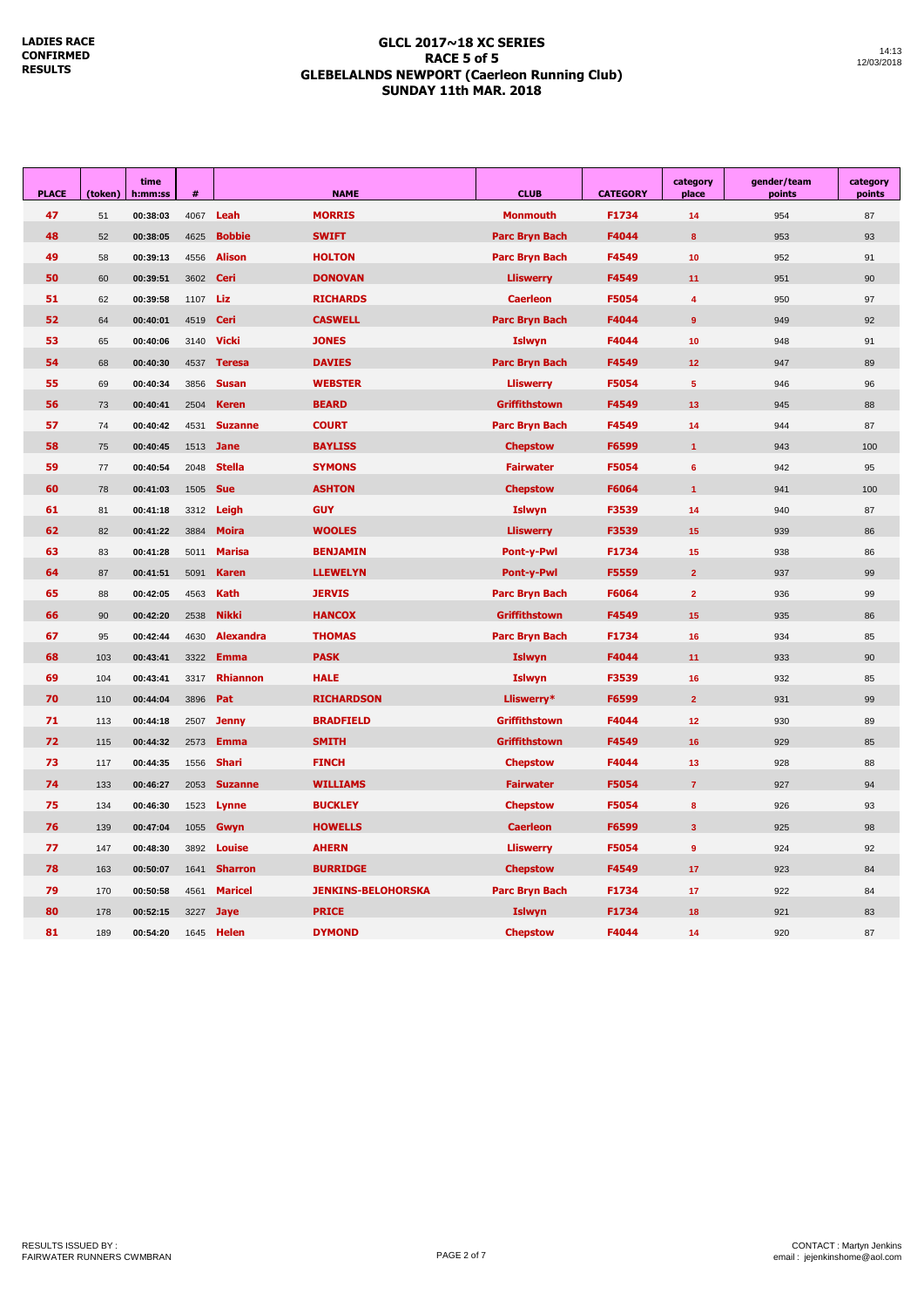#### **GLCL 2017~18 XC SERIES RACE 5 of 5 GLEBELANDS NEWPORT (Caerleon Running Club) SUNDAY 11th MAR. 2018**

| <b>PLACE</b>   |     | time<br>(token)  h:mm:ss | #    | <b>NAME</b>    |                   | <b>CLUB</b>                | <b>CATEGORY</b> | category<br>place | gender/team<br>points | category<br>points |  |
|----------------|-----|--------------------------|------|----------------|-------------------|----------------------------|-----------------|-------------------|-----------------------|--------------------|--|
| 1              | 47  | 00:37:27                 | 4661 | <b>Adam</b>    | <b>ROBERTS</b>    | <b>Parc Bryn Bach</b>      | M1739           | $\mathbf{1}$      | 1000                  | 100                |  |
| $\overline{2}$ | 48  | 00:37:31                 | 4570 | <b>Sam</b>     | <b>JONES</b>      | <b>Parc Bryn Bach</b>      | M1739           | $\overline{2}$    | 999                   | 99                 |  |
| 3              | 49  | 00:37:50                 | 5100 | Iwan           | <b>MORTON</b>     | <b>Pont-y-Pwl</b>          | M4044           | $\mathbf{1}$      | 998                   | 100                |  |
| 4              | 50  | 00:37:52                 | 1596 | Paul           | <b>MURRIN</b>     | <b>Chepstow</b>            | M4044           | $\overline{2}$    | 997                   | 99                 |  |
| 5              | 54  | 00:38:43                 | 3750 | <b>Martin</b>  | <b>NORTON</b>     | <b>Lliswerry</b>           | M1739           | 3                 | 996                   | 98                 |  |
| 6              | 55  | 00:38:51                 | 3527 | <b>John</b>    | <b>BEVAN</b>      | <b>Lliswerry</b>           | M1739           | $\overline{4}$    | 995                   | 97                 |  |
| $\overline{ }$ | 56  | 00:38:58                 | 5125 | <b>Iestyn</b>  | <b>RHODES</b>     | <b>Pont-y-Pwl</b>          | M4044           | 3                 | 994                   | 98                 |  |
| 8              | 57  | 00:39:10                 | 1518 | <b>James</b>   | <b>BLORE</b>      | <b>Chepstow</b>            | M1739           | 5                 | 993                   | 96                 |  |
| 9              | 59  | 00:39:34                 | 2033 | <b>Michael</b> | <b>LEWIS</b>      | <b>Fairwater</b>           | M1739           | 6                 | 992                   | 95                 |  |
| 10             | 61  | 00:39:53                 | 5069 | <b>Richard</b> | <b>JOHNSON</b>    | <b>Pont-y-Pwl</b>          | M4549           | $\mathbf{1}$      | 991                   | 100                |  |
| 11             | 63  | 00:40:00                 | 3614 | <b>Richard</b> | <b>ELGAR</b>      | <b>Lliswerry</b>           | M1739           | $\overline{7}$    | 990                   | 94                 |  |
| 12             | 67  | 00:40:21                 | 3521 | <b>Jon</b>     | <b>BELCHER</b>    | <b>Lliswerry</b>           | M4044           | $\overline{4}$    | 989                   | 97                 |  |
| 13             | 70  | 00:40:35                 | 3821 | Lee            | <b>SMITH</b>      | <b>Lliswerry</b>           | M5054           | $\mathbf{1}$      | 988                   | 100                |  |
| 14             | 71  | 00:40:37                 | 1069 | <b>Rhys</b>    | <b>KNIGHT</b>     | <b>Caerleon</b>            | M1739           | 8                 | 987                   | 93                 |  |
| 15             | 72  | 00:40:38                 | 2546 | Gareth         | <b>JONES</b>      | <b>Griffithstown</b>       | M1739           | $9\,$             | 986                   | 92                 |  |
| 16             | 76  | 00:40:46                 | 3545 | Paul           | <b>BRUTON</b>     | <b>Lliswerry</b>           | M4044           | 5                 | 985                   | 96                 |  |
| 17             | 79  | 00:41:09                 | 5060 | <b>Mark</b>    | <b>HURFORD</b>    | <b>Pont-y-Pwl</b>          | M4044           | 6                 | 984                   | 95                 |  |
| 18             | 80  | 00:41:17                 | 1507 | <b>Karie</b>   | <b>ATKINS</b>     | <b>Chepstow</b>            | M4044           | $\overline{7}$    | 983                   | 94                 |  |
| 19             | 84  | 00:41:29                 | 5087 | <b>Andrew</b>  | LEE               | <b>Pont-y-Pwl</b>          | M4549           | $\overline{2}$    | 982                   | 99                 |  |
| 20             | 85  | 00:41:35                 | 5029 | <b>Steve</b>   | <b>DAVIES</b>     |                            |                 | $\mathbf{1}$      | 981                   | 100                |  |
| 21             | 86  | 00:41:49                 | 3534 | <b>Phil</b>    | <b>BOORMAN</b>    | M5559<br><b>Pont-y-Pwl</b> |                 | 3                 |                       | 98                 |  |
| 22             | 89  | 00:42:19                 | 3519 | Gareth         | <b>BECK</b>       | M4549<br><b>Lliswerry</b>  |                 | $\overline{2}$    | 980<br>979            |                    |  |
|                |     |                          |      |                |                   | <b>Lliswerry</b>           | M5054           |                   |                       | 99                 |  |
| 23             | 91  | 00:42:26                 | 1642 | <b>Mark</b>    | <b>BURBIDGE</b>   | <b>Chepstow</b>            | M1739           | 10                | 978                   | 91                 |  |
| 24             | 92  | 00:42:32                 | 5096 | Ray            | <b>MORGAN</b>     | <b>Pont-y-Pwl</b>          | M1739           | 11                | 977                   | 90                 |  |
| 25             | 93  | 00:42:36                 | 3029 | <b>Andrew</b>  | <b>COLLINS</b>    | <b>Islwyn</b>              | M4044           | 8                 | 976                   | 93                 |  |
| 26             | 94  | 00:42:37                 | 3592 | <b>Rob</b>     | <b>DAVIES</b>     | <b>Lliswerry</b>           | M4549           | 4                 | 975                   | 97                 |  |
| 27             | 96  | 00:42:46                 | 1141 | <b>Andrew</b>  | <b>WRIGHT</b>     | <b>Caerleon</b>            | M4549           | 5                 | 974                   | 96                 |  |
| 28             | 97  | 00:42:51                 | 3309 | <b>Bleddyn</b> | <b>JONES</b>      | <b>Islwyn</b>              | M4044           | 9                 | 973                   | 92                 |  |
| 29             | 98  | 00:42:53                 | 4612 | <b>Richard</b> | <b>PRICE(JNR)</b> | Parc Bryn Bach             | M1739           | 12                | 972                   | 89                 |  |
| 30             | 99  | 00:43:06                 | 4673 | <b>Haydn</b>   | <b>HARTNELL</b>   | Parc Bryn Bach*            | M5559           | $\overline{2}$    | 971                   | 99                 |  |
| 31             | 100 | 00:43:22                 | 3790 | <b>Daniel</b>  | <b>REILLY</b>     | <b>Lliswerry</b>           | M1739           | 13                | 970                   | 88                 |  |
| 32             | 101 | 00:43:38                 | 3894 | <b>Michael</b> | <b>RICHARDSON</b> | <b>Lliswerry</b>           | M4044           | 10                | 969                   | 91                 |  |
| 33             | 102 | 00:43:40                 | 4631 | <b>James</b>   | <b>THOMAS</b>     | Parc Bryn Bach             | M1739           | 14                | 968                   | 87                 |  |
| 34             | 105 | 00:43:53                 | 3714 | <b>Alun</b>    | <b>KING</b>       | <b>Lliswerry</b>           | M1739           | 15                | 967                   | 86                 |  |
| 35             | 106 | 00:43:57                 | 4654 | <b>Stephen</b> | <b>WILLIAMS</b>   | Parc Bryn Bach             | M5559           | 3                 | 966                   | 98                 |  |
| 36             | 107 | 00:44:02                 | 1577 | <b>Matthew</b> | <b>KITCHING</b>   | <b>Chepstow</b>            | M4044           | 11                | 965                   | 90                 |  |
| 37             | 108 | 00:44:03                 | 1086 | <b>Matthew</b> | <b>MULCAHY</b>    | <b>Caerleon</b>            | M4549           | 6                 | 964                   | 95                 |  |
| 38             | 109 | 00:44:03                 | 3290 | <b>Kim</b>     | <b>WEHDEN</b>     | <b>Islwyn</b>              | M5559           | $\overline{4}$    | 963                   | 97                 |  |
| 39             | 111 | 00:44:05                 | 4520 | <b>Damian</b>  | <b>CASWELL</b>    | Parc Bryn Bach             | M4044           | 12                | 962                   | 89                 |  |
| 40             | 112 | 00:44:15                 | 4102 | <b>Julian</b>  | <b>HOWE</b>       | <b>Monmouth</b>            | M4549           | $\overline{7}$    | 961                   | $94\,$             |  |
| 41             | 114 | 00:44:28                 | 2547 | <b>Josh</b>    | <b>JONES</b>      | <b>Griffithstown</b>       | M1739           | 16                | 960                   | 85                 |  |
| 42             | 116 | 00:44:34                 | 5104 | <b>Chris</b>   | <b>O'BRIEN</b>    | Pont-y-Pwl                 | M4044           | 13                | 959                   | 88                 |  |
| 43             | 118 | 00:44:45                 | 5034 | <b>Andrew</b>  | <b>DICKENS</b>    | Pont-y-Pwl                 | M4549           | 8                 | 958                   | 93                 |  |
| 44             | 119 | 00:44:48                 | 4516 | <b>Stephen</b> | <b>CARTER</b>     | Parc Bryn Bach             | M4549           | $\mathsf g$       | 957                   | 92                 |  |
| 45             | 120 | 00:44:49                 | 3134 | <b>Martin</b>  | <b>JONES</b>      | <b>Islwyn</b>              | M4044           | 14                | 956                   | 87                 |  |
| 46             | 121 | 00:44:59                 | 4028 | <b>Brian</b>   | <b>EVANS</b>      | <b>Monmouth</b>            | M4549           | 10 <sup>°</sup>   | 955                   | 91                 |  |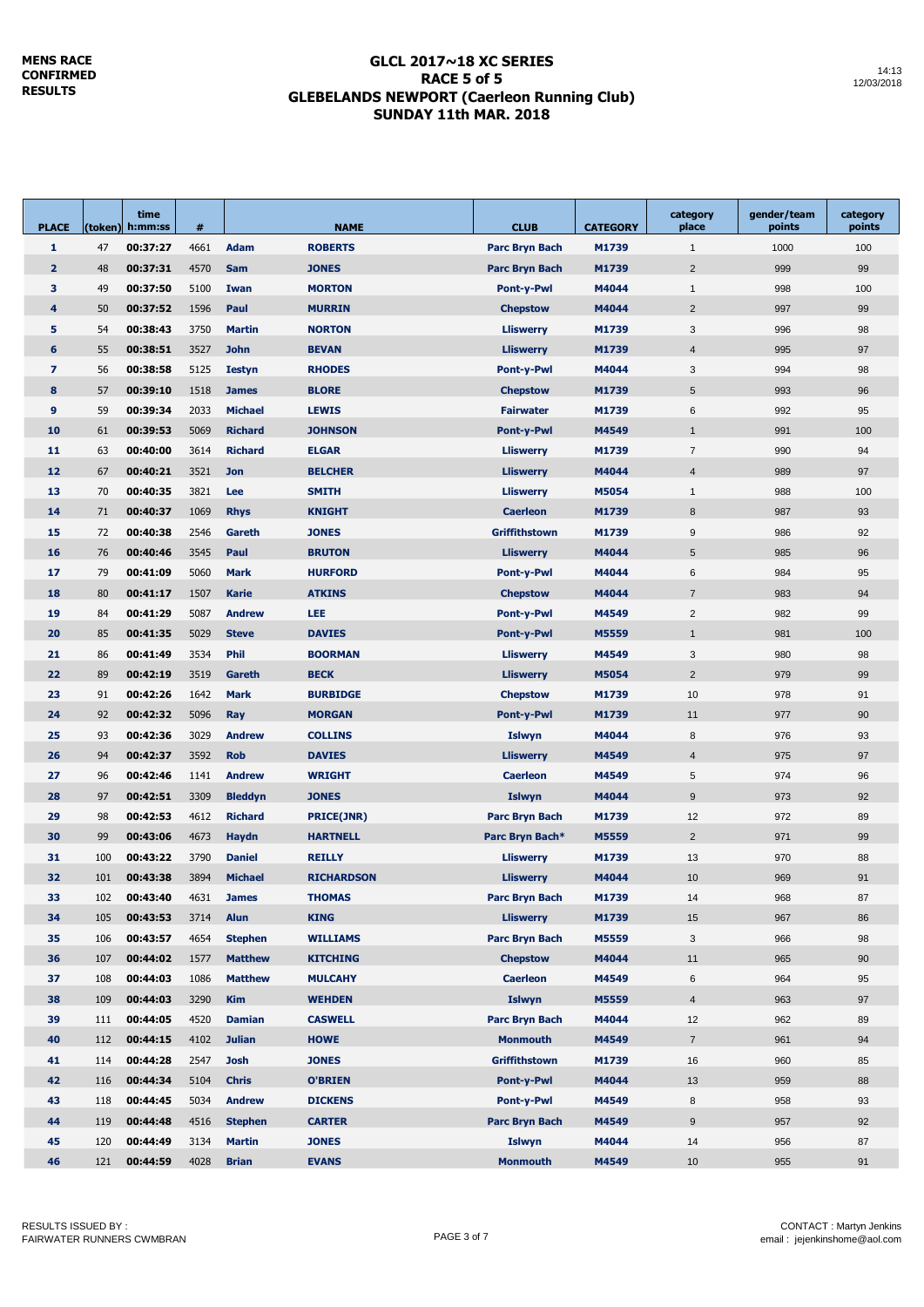### **GLCL 2017~18 XC SERIES RACE 5 of 5 GLEBELANDS NEWPORT (Caerleon Running Club) SUNDAY 11th MAR. 2018**

| <b>PLACE</b> |     | time<br>(token) h:mm:ss | #    | <b>NAME</b>          |                  | <b>CLUB</b>                | <b>CATEGORY</b> | category<br>place | gender/team<br>points | category<br>points |
|--------------|-----|-------------------------|------|----------------------|------------------|----------------------------|-----------------|-------------------|-----------------------|--------------------|
| 47           | 122 | 00:44:59                | 3568 | <b>Mike</b>          | <b>CLEAVER</b>   | <b>Lliswerry</b>           | M4044           | 15                | 954                   | 86                 |
| 48           | 123 | 00:45:19                | 4521 | <b>Martin</b>        | <b>CHAMMINGS</b> | Parc Bryn Bach             | M1739           | 17                | 953                   | 84                 |
| 49           | 124 | 00:45:22                | 1602 | <b>Stephen</b>       | <b>OWEN</b>      | <b>Chepstow</b>            | M6569           | $\mathbf{1}$      | 952                   | 100                |
| 50           | 125 | 00:45:34                | 5153 | <b>Dimitri</b>       | <b>VORRES</b>    | <b>Pont-y-Pwl</b>          | M5559           | 5                 | 951                   | 96                 |
| 51           | 126 | 00:45:38                | 1636 | <b>David</b>         | <b>WHEELER</b>   | <b>Chepstow</b>            | M1739           | 18                | 950                   | 83                 |
| 52           | 127 | 00:45:46                | 2579 | <b>Shaun</b>         | <b>STYLES</b>    | <b>Griffithstown</b>       | M1739           | 19                | 949                   | 82                 |
| 53           | 128 | 00:46:01                | 2596 | <b>Mark</b>          | <b>HOBBS</b>     | Griffithstown              | M1739           | 20                | 948                   | 81                 |
| 54           | 129 | 00:46:07                | 5182 | <b>Adrian</b>        | <b>MURKIN</b>    | <b>Pont-y-Pwl</b>          | M5054           | 3                 | 947                   | 98                 |
| 55           | 130 | 00:46:10                | 1143 | Iwan                 | <b>ROBERTS</b>   | <b>Caerleon</b><br>M1739   |                 | 21                | 946                   | 80                 |
| 56           | 131 | 00:46:16                | 5082 | <b>Ieuan</b>         | <b>KINGSTON</b>  | <b>Pont-y-Pwl</b><br>M1739 |                 | 22                | 945                   | 79                 |
| 57           | 132 | 00:46:23                | 4012 | <b>Ben</b>           | <b>BURNETT</b>   | <b>Monmouth</b><br>M4044   |                 | 16                | 944                   | 85                 |
| 58           | 135 | 00:46:36                | 1545 | Alan                 | <b>DOBBS</b>     | <b>Chepstow</b>            | M4044           | 17                | 943                   | 84                 |
| 59           | 136 | 00:46:50                | 5160 | <b>Matthew</b>       | <b>WEBB</b>      | Pont-y-Pwl                 | M4044           | 18                | 942                   | 83                 |
| 60           | 137 | 00:46:52                | 1109 | <b>Peter</b>         | <b>RODGER</b>    | <b>Caerleon</b><br>M6064   |                 | $\mathbf{1}$      | 941                   | 100                |
| 61           | 138 | 00:46:56                | 4540 | Owen                 | <b>DAVIES</b>    | <b>Parc Bryn Bach</b>      | M4044           | 19                | 940                   | 82                 |
| 62           | 140 | 00:47:11                | 3698 | <b>Christopher</b>   | <b>JONES</b>     | <b>Lliswerry</b>           | M5559           | 6                 | 939                   | 95                 |
| 63           | 141 | 00:47:21                | 3658 | Ian                  | <b>HARRHY</b>    | <b>Lliswerry</b>           | M5559           | $\overline{7}$    | 938                   | 94                 |
| 64           | 142 | 00:47:27                | 4539 | Ian                  | <b>DAVIES</b>    | Parc Bryn Bach             | M5054           | $\overline{4}$    | 937                   | 97                 |
| 65           | 143 | 00:47:48                | 3861 | Ian                  | <b>WHATMOUGH</b> | <b>Lliswerry</b>           | M5559           | 8                 | 936                   | 93                 |
| 66           | 144 | 00:47:54                | 3211 | <b>Steven</b>        | <b>PHILLIPS</b>  | <b>Islwyn</b>              | M4044           | 20                | 935                   | 81                 |
| 67           | 145 | 00:48:05                | 5138 | <b>Andrew</b>        | <b>SMITH</b>     | <b>Pont-y-Pwl</b>          | M1739           | 23                | 934                   | 78                 |
| 68           | 146 | 00:48:12                | 3515 | <b>Richard</b>       | <b>BASHAM</b>    | <b>Lliswerry</b>           | M4549           | 11                | 933                   | 90                 |
| 69           | 148 | 00:48:39                | 1549 | <b>Stuart</b>        | <b>DUNCAN</b>    | <b>Chepstow</b>            | M5559           | 9                 | 932                   | 92                 |
| 70           | 149 | 00:48:44                | 3680 | <b>Oliver</b>        | <b>HUGHES</b>    | <b>Lliswerry</b>           | M1739           | 24                | 931                   | 77                 |
| 71           | 150 | 00:48:49                | 4660 | <b>Nicky</b>         | <b>OSMAN</b>     | Parc Bryn Bach             | M4549           | 12                | 930                   | 89                 |
| 72           | 151 | 00:48:57                | 4068 | <b>Robert</b>        | <b>NELSON</b>    | Monmouth                   | M4549           | 13                | 929                   | 88                 |
| 73           | 152 | 00:49:02                | 4585 | Ian                  | <b>LINE</b>      | Parc Bryn Bach             | M4549           | 14                | 928                   | 87                 |
| 74           | 153 | 00:49:11                | 3152 | <b>Andrew</b>        | <b>LAWRENCE</b>  | <b>Islwyn</b>              | M1739           | 25                | 927                   | 76                 |
| 75           | 154 | 00:49:15                | 4019 | <b>Jeremy</b>        | <b>CREASEY</b>   | <b>Monmouth</b>            | M5054           | 5                 | 926                   | 96                 |
| 76           | 155 | 00:49:16                | 5511 | <b>Jon</b>           | <b>HANCOCK</b>   | <b>Usk</b>                 | M6064           | $\overline{2}$    | 925                   | 99                 |
| 77           | 156 | 00:49:22                | 3019 | <b>Martin</b>        | <b>BUSSELL</b>   | <b>Islwyn</b>              | M5054           | 6                 | 924                   | 95                 |
| 78           | 157 | 00:49:25                | 2578 | Luke                 | <b>STYLES</b>    | <b>Griffithstown</b>       | M1739           | 26                | 923                   | 75                 |
| 79           | 158 | 00:49:27                | 3277 | Grant                | <b>WAKEMAN</b>   | Islwyn                     | M4549           | 15                | 922                   | 86                 |
| 80           | 159 | 00:49:34                | 1047 | Gareth               | <b>HART</b>      | <b>Caerleon</b>            | M4549           | 16                | 921                   | 85                 |
| 81           | 160 | 00:49:42                | 1504 | <b>Gerry</b>         | <b>ASHTON</b>    | <b>Chepstow</b>            | M6064           | 3                 | 920                   | 98                 |
| 82           | 161 | 00:49:46                | 5054 | Paul                 | <b>HARVEY</b>    | Pont-y-Pwl                 | M1739           | 27                | 919                   | 74                 |
| 83           | 162 | 00:49:48                | 1511 | <b>Mark</b>          | <b>BATTEN</b>    | <b>Chepstow</b>            | M4549           | 17                | 918                   | 84                 |
| 84           | 164 | 00:50:12                | 1597 | <b>John</b>          | <b>NASH</b>      | <b>Chepstow</b>            | M5559           | 10                | 917                   | 91                 |
| 85           | 165 | 00:50:14                | 3769 | <b>Mike</b>          | <b>POBJOY</b>    | <b>Lliswerry</b>           | M5054           | $\overline{7}$    | 916                   | 94                 |
| 86           | 166 | 00:50:24                | 5524 | <b>Wayne</b>         | <b>RUDALL</b>    | <b>Usk</b>                 | M5054           | 8                 | 915                   | 93                 |
| 87           | 167 | 00:50:26                | 4674 | <b>Anton</b>         | <b>HARVEY</b>    | <b>Parc Bryn Bach</b>      | M1739           | 28                | 914                   | 73                 |
| 88           | 168 | 00:50:27                | 5516 | <b>Robert</b>        | <b>NOON</b>      | <b>Usk</b>                 | M5054           | 9                 | 913                   | 92                 |
| 89           | 169 | 00:50:54                | 4595 | <b>Phillip</b>       | <b>MILES</b>     | Parc Bryn Bach             | M6569           | $\overline{2}$    | 912                   | 99                 |
| 90           | 171 | 00:50:58                | 3717 | <b>Daniel</b>        | <b>LANE</b>      | <b>Lliswerry</b>           | M4044           | 21                | 911                   | 80                 |
| 91           | 172 | 00:50:59                | 5004 | <b>Shane</b>         | <b>BAKER</b>     | Pont-y-Pwl                 | M1739           | 29                | 910                   | 72                 |
| 92           | 173 | 00:51:13                | 5073 | <b>Paul Grainger</b> | <b>JONES</b>     | Pont-y-Pwl                 | M4044           | 22                | 909                   | 79                 |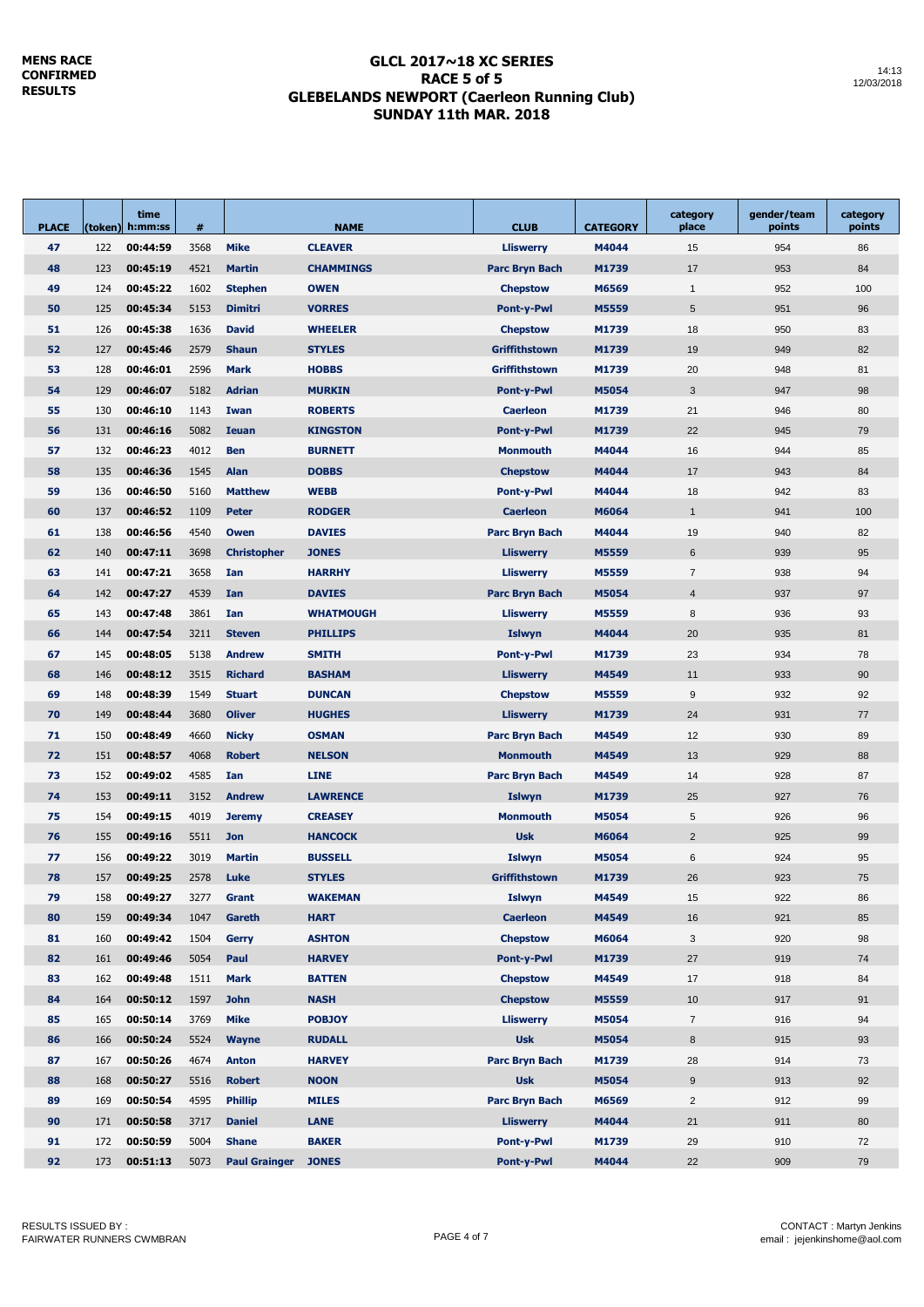### **GLCL 2017~18 XC SERIES RACE 5 of 5 GLEBELANDS NEWPORT (Caerleon Running Club) SUNDAY 11th MAR. 2018**

| <b>PLACE</b>   |     | time<br>(token) h:mm:ss | $\pmb{\#}$ | <b>NAME</b>     |                     | <b>CLUB</b>           | <b>CATEGORY</b> | category<br>place | gender/team<br>points | category<br>points |
|----------------|-----|-------------------------|------------|-----------------|---------------------|-----------------------|-----------------|-------------------|-----------------------|--------------------|
| 93             | 174 | 00:51:32                | 2545       | <b>Ben</b>      | <b>JENKINS</b>      | <b>Griffithstown</b>  | M1739           | 30                | 908                   | 71                 |
| 94             | 175 | 00:51:38                | 2042       | <b>Mark</b>     | <b>PROSSER</b>      | <b>Fairwater</b>      | M4044           | 23                | 907                   | 78                 |
| 95             | 176 | 00:51:55                | 2025       | <b>Martyn</b>   | <b>JENKINS</b>      | <b>Fairwater</b>      | M5559           | 11                | 906                   | 90                 |
| 96             | 177 | 00:52:08                | 4621       | <b>Marcus</b>   | <b>SMITH</b>        | <b>Parc Brvn Bach</b> | M4549           | 18                | 905                   | 83                 |
| 97             | 179 | 00:52:19                | 3242       | Lee             | <b>RICHARDS</b>     | <b>Islwyn</b>         | M4549           | 19                | 904                   | 82                 |
| 98             | 180 | 00:52:24                | 3674       | Andy            | <b>HILLIS</b>       | <b>Lliswerry</b>      | <b>M5054</b>    | 10                | 903                   | 91                 |
| 99             | 181 | 00:52:47                | 1100       | <b>Jason</b>    | <b>PRITCHARD</b>    | <b>Caerleon</b>       | M4044           | 24                | 902                   | 77                 |
| 100            | 182 | 00:53:04                | 1524       | <b>Tim</b>      | <b>BUCKLEY</b>      | <b>Chepstow</b>       | M5054           | 11                | 901                   | 90                 |
| 101            | 183 | 00:53:07                | 3895       | <b>Sam</b>      | <b>SKELTON</b>      | <b>Lliswerry</b>      | M1739           | 31                | 900                   | 70                 |
| 102            | 184 | 00:53:11                | 4622       | <b>David</b>    | <b>SMOUT</b>        | <b>Parc Bryn Bach</b> | M6569           | 3                 | 899                   | 98                 |
| 103            | 185 | 00:53:12                | 3855       | <b>Dave</b>     | <b>WEBSTER</b>      | <b>Lliswerry</b>      | M5054           | 12                | 898                   | 89                 |
| 104            | 186 | 00:53:38                | 4575       | <b>Darran</b>   | <b>KIPPEST</b>      | <b>Parc Bryn Bach</b> | M4044           |                   | 897                   | 76                 |
| 105            | 187 | 00:54:13                | 3671       | <b>Chris</b>    | <b>HILL</b>         | <b>Lliswerry</b>      | M5054           |                   | 896                   | 88                 |
| 106            | 188 | 00:54:14                | 4535       | <b>Stephen</b>  | <b>DALLOW</b>       | <b>Parc Bryn Bach</b> | M6064           | $\overline{4}$    | 895                   | 97                 |
| 107            | 190 | 00:54:22                | 1643       | <b>Hamish</b>   | <b>HUGHSON</b>      | <b>Chepstow</b>       | M4549           | 20                | 894                   | 81                 |
| 108            | 191 | 00:55:00                | 4671       | <b>David</b>    | <b>PARRY</b>        | <b>Parc Bryn Bach</b> | M4549           | 21                | 893                   | 80                 |
| 109            | 192 | 00:55:09                | 2539       | Paul            | <b>HANCOX</b>       | <b>Griffithstown</b>  | M5559           | 12                | 892                   | 89                 |
| 110            | 193 | 00:58:20                | 3763       | <b>Brian</b>    | <b>PHILLIPS</b>     | <b>Lliswerry</b>      | M1739           | 32                | 891                   | 69                 |
| 111            | 194 | 00:59:20                | 3531       | <b>Michael</b>  | <b>BONNETT</b>      | <b>Lliswerry</b>      | M6064           | 5                 | 890                   | 96                 |
| 112            | 195 | 01:00:12                | 4670       | <b>Andrew</b>   | <b>MARLOG</b>       | <b>Parc Bryn Bach</b> | M1739           | 33                | 889                   | 68                 |
| 113            | 196 | 01:00:26                | 5517       | Graham          | <b>SIMPSON</b>      | <b>Usk</b>            | M5559           | 13                | 888                   | 88                 |
| 114            | 197 | 01:00:49                | 3323       | Liam            | <b>PEARCE</b>       | <b>Islwyn</b>         | M1739           | 34                | 887                   | 67                 |
| 115            | 198 | 01:01:50                | 4636       | <b>Terry</b>    | <b>VAUGHAN</b>      | <b>Parc Bryn Bach</b> | M4549           | 22                | 886                   | 79                 |
|                |     |                         |            |                 |                     |                       |                 |                   |                       |                    |
|                |     |                         |            |                 | <b>OVER 70 MALE</b> |                       |                 |                   |                       |                    |
| 1              | 53  | 00:38:11                | 1502       | <b>Dave</b>     | <b>ANDREWS</b>      | <b>Chepstow</b>       | M7099           | $\mathbf{1}$      | $\mathbf 0$           | 100                |
| $\overline{2}$ | 66  | 00:40:17                | 1512       | <b>Geoffrey</b> | <b>BAYLISS</b>      | <b>Chepstow</b>       | M7099           | 2                 | $\Omega$              | 99                 |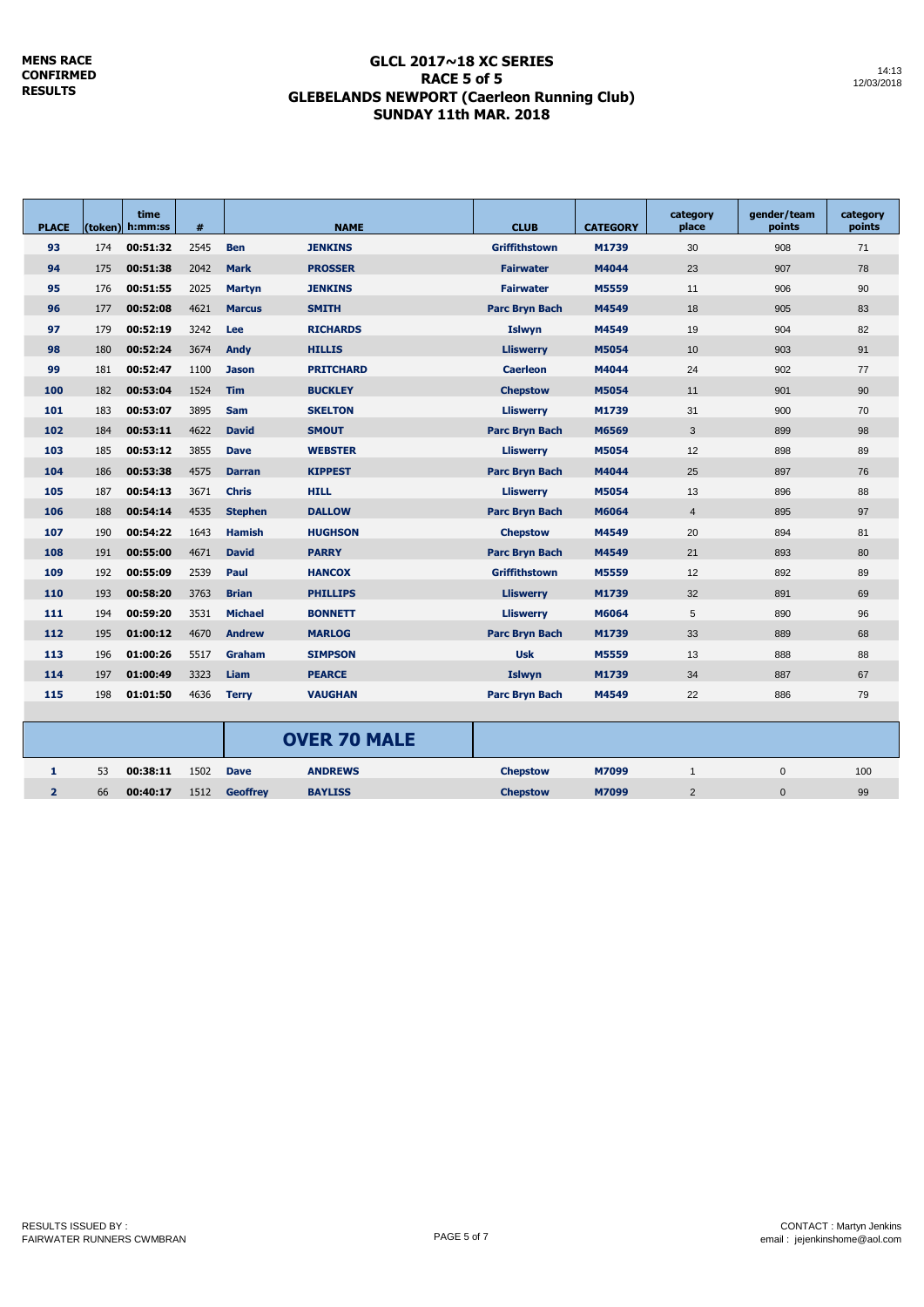## CONFIRMED RESULTS GLCL 2017~18 XC RACE SERIES

12/03/2018 14:13

### RACE 5 of 5 GLEBELANDS NEWPORT (Caerleon Running Club) 11th MAR 2018

# **RACE SUMMARY**

|                     |    | NUMBER OF RUNNERS BY CATEGORY | NUMBER OF RUNNERS BY CLUB |                       |            |    |              |
|---------------------|----|-------------------------------|---------------------------|-----------------------|------------|----|--------------|
| F1734               | 18 | M1739                         | 34                        | <b>CLUB</b>           | LADIES MEN |    | <b>TOTAL</b> |
| F3539               | 16 | M4044                         | 25                        | <b>CAERLEON</b>       |            |    | 10           |
| F4044               | 14 | M4549                         | 22                        | <b>CHEPSTOW</b>       | 13         | 16 | 29           |
| F4549               | 17 | M5054                         | 13                        | <b>FAIRWATER</b>      |            | 3  | 10           |
| F5054               | 9  | M5559                         | 13                        | <b>GRIFFITHSTOWN</b>  | 6          |    | 13           |
| <b>F5559</b>        |    | M6064                         | 5                         | <b>ISLWYN</b>         | 6          | 10 | 16           |
| F6064               |    | M6569                         | 3                         | <b>LLISWERRY</b>      | 12         | 26 | 38           |
| F6599               | 3  | M7099                         | 2                         | <b>MONMOUTH</b>       | 9          | 5  | 14           |
|                     |    |                               |                           | <b>PARC BRYN BACH</b> | 18         | 22 | 40           |
| <b>LADIES TOTAL</b> | 81 | <b>MENS TOTAL</b>             | 117                       | <b>PONTYPOOL</b>      |            | 17 | 24           |

| NUMBER OF RUNNERS BY CLUB |            |    |              |  |  |  |  |  |  |
|---------------------------|------------|----|--------------|--|--|--|--|--|--|
| <b>CLUB</b>               | LADIES MEN |    | <b>TOTAL</b> |  |  |  |  |  |  |
| <b>CAERLEON</b>           | 3          |    | 10           |  |  |  |  |  |  |
| <b>CHEPSTOW</b>           | 13         | 16 | 29           |  |  |  |  |  |  |
| <b>FAIRWATER</b>          | 7          | 3  | 10           |  |  |  |  |  |  |
| <b>GRIFFITHSTOWN</b>      | 6          | 7  | 13           |  |  |  |  |  |  |
| <b>ISLWYN</b>             | 6          | 10 | 16           |  |  |  |  |  |  |
| <b>LLISWERRY</b>          | 12         | 26 | 38           |  |  |  |  |  |  |
| <b>MONMOUTH</b>           | 9          | 5  | 14           |  |  |  |  |  |  |
| <b>PARC BRYN BACH</b>     | 18         | 22 | 40           |  |  |  |  |  |  |
| <b>PONTYPOOL</b>          | 7          | 17 | 24           |  |  |  |  |  |  |
| <b>USK</b>                | O          | 4  | 4            |  |  |  |  |  |  |
|                           |            |    |              |  |  |  |  |  |  |
| TOTAL                     | 81         |    | 198          |  |  |  |  |  |  |